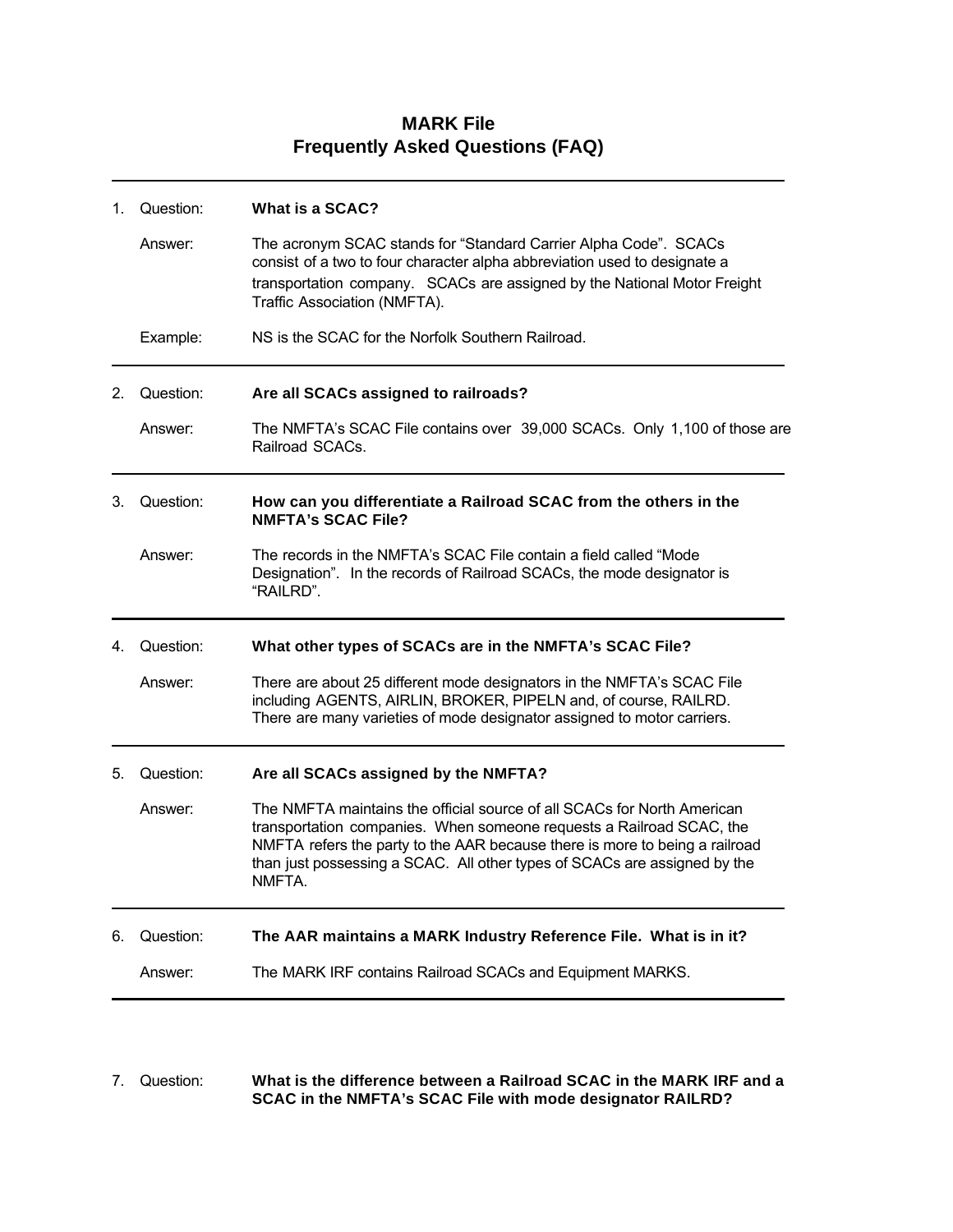Answer: All Railroad SCACs in the MARK IRF should first be in the NMFTA's SCAC File with mode designator RAILRD. The difference lies in the information stored in each of these records. In the NMFTA's SCAC File, the company name and address is found. In the MARK IRF, the company name is also found along with MARK type, rule 260 number, etc. 8. Question: **What is a MARK type? What types of MARKs exist?** Answer: In the MARK IRF, all records (MARKs) are assigned a type. In the MARK IRF today, the following MARK types are used: RR Class I Railroad RR2 Regional Railroad (Class II Railroad) STC Switching & Terminal Railroad<br>RR3 Local Railroad (shortline) (Clas Local Railroad (shortline) (Class III Railroad) PP Equipment Provider In addition, there are three other MARK types that have been defined for use in the MARK IRF, but no records in the file currently are designated as of these types: AC Air Carrier<br>MC Motor Carr Motor Carrier (truck) SS Water Carrier (steamship) 9. Question: **Of the MARK types found in the MARK IRF, which are and which are not assigned to Railroad SCACs?** Answer: There are only two kinds of MARKS in the MARK IRF; Railroad SCACs and Equipment MARKS. MARK types RR, RR2, STC and RR3 are assigned to Railroad SCACs. Mark type PP records are Equipment MARKs. 10. Question: **How is a SCAC or MARK obtained?** Answer: For those wishing to obtain a SCAC or a MARK for Railroad or Private Cars application is made through the AAR. The AAR then obtains approval before assignment of a SCAC/MARK from the National Motor Freight Traffic Association (NMFTA). For Trucking companies or Container owners, application is made directly to NMFTA. For Railroad owned or controlled MARK's contact aar\_ps@railinc.com, for private cars contact Sara.Maples@railinc.com.

## 11. Question: **Can a Railroad or Private Car owner reserve a SCAC or MARK while the application is being processed?**

Answer: Yes. However, from the start of the application process to the assignment of